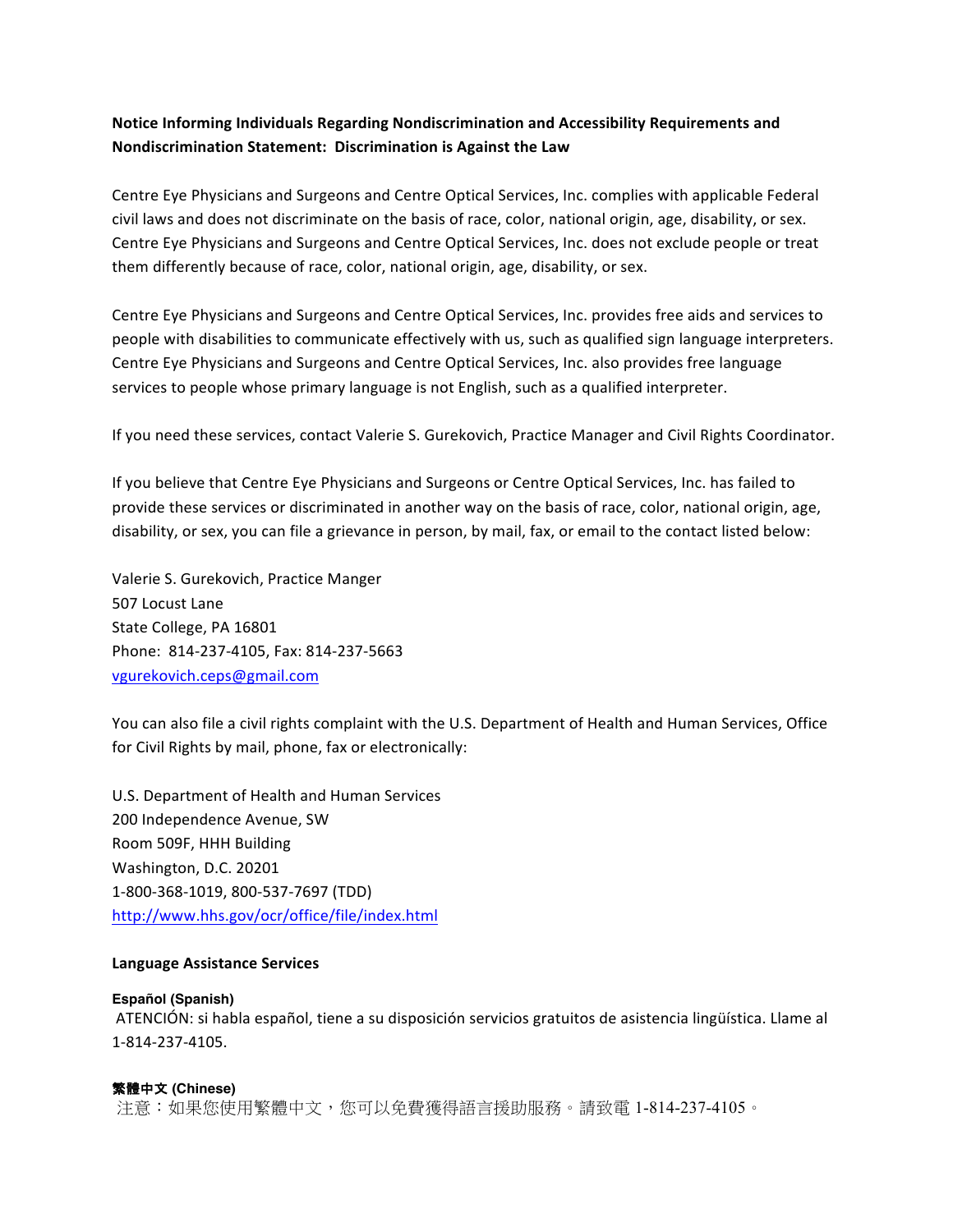# **Tiếng Việt (Vietnamese)**

CHÚ Ý: Nếu bạn nói Tiếng Việt, có các dịch vụ hỗ trợ ngôn ngữ miễn phí dành cho bạn. Gọi số 1-814-237-4105.

### **Русский (Russian)**

ВНИМАНИЕ: Если вы говорите на русском языке, то вам доступны бесплатные услуги перевода. Звоните 1-814-237-4105.

### **Deitsch (Pennsylvania Dutch)**

Wann du [Deitsch (Pennsylvania German / Dutch)] schwetzscht, kannscht du mitaus Koschte ebber gricke, ass dihr helft mit die englisch Schprooch. Ruf selli Nummer uff: Call 1-814-237-4105.

### 한국어 **(Korean)**

주의: 한국어를 사용하시는 경우, 언어 지원 서비스를 무료로 이용하실 수 있습니다. 1-814-237-4105 번으로 전화해 주십시오.

### **Italiano (Italian)**

ATTENZIONE: In caso la lingua parlata sia l'italiano, sono disponibili servizi di assistenza linguistica gratuiti. Chiamare il numero 1-814-237-4105.

### **(Arabic (**العربیة

برقم اتصل .بالمجان لك تتوافر اللغویة المساعدة خدمات فإن ،اللغة اذكر تتحدث كنت إذا :ملحوظة والبكم الصم ھاتف .1-814-237-4105-

# **Français (French)**

ATTENTION : Si vous parlez français, des services d'aide linguistique vous sont proposés gratuitement. Appelez le 1-814-237-4105.

# **Deutsch (German)**

ACHTUNG: Wenn Sie Deutsch sprechen, stehen Ihnen kostenlos sprachliche Hilfsdienstleistungen zur Verfügung. Rufnummer: 1-814-237-4105.

# **ગuજરાતી (Gujarati)**

ચુના: જો તમે જરાતી બોલતા હો, તોિ ન:લ્ફુ ભાષા સહાય સેવાઓ તમારા માટ ઉપલબ્ધ છ. ફોન કરો 1-814-237-4105.

# **Polski (Polish)**

UWAGA: Jeżeli mówisz po polsku, możesz skorzystać z bezpłatnej pomocy językowej. Zadzwoń pod numer 1-814-237-4105.

#### **Kreyòl Ayisyen (French Creole)**

ATANSYON: Si w pale Kreyòl Ayisyen, gen sèvis èd pou lang ki disponib gratis pou ou. Rele 1-814-237-4105.